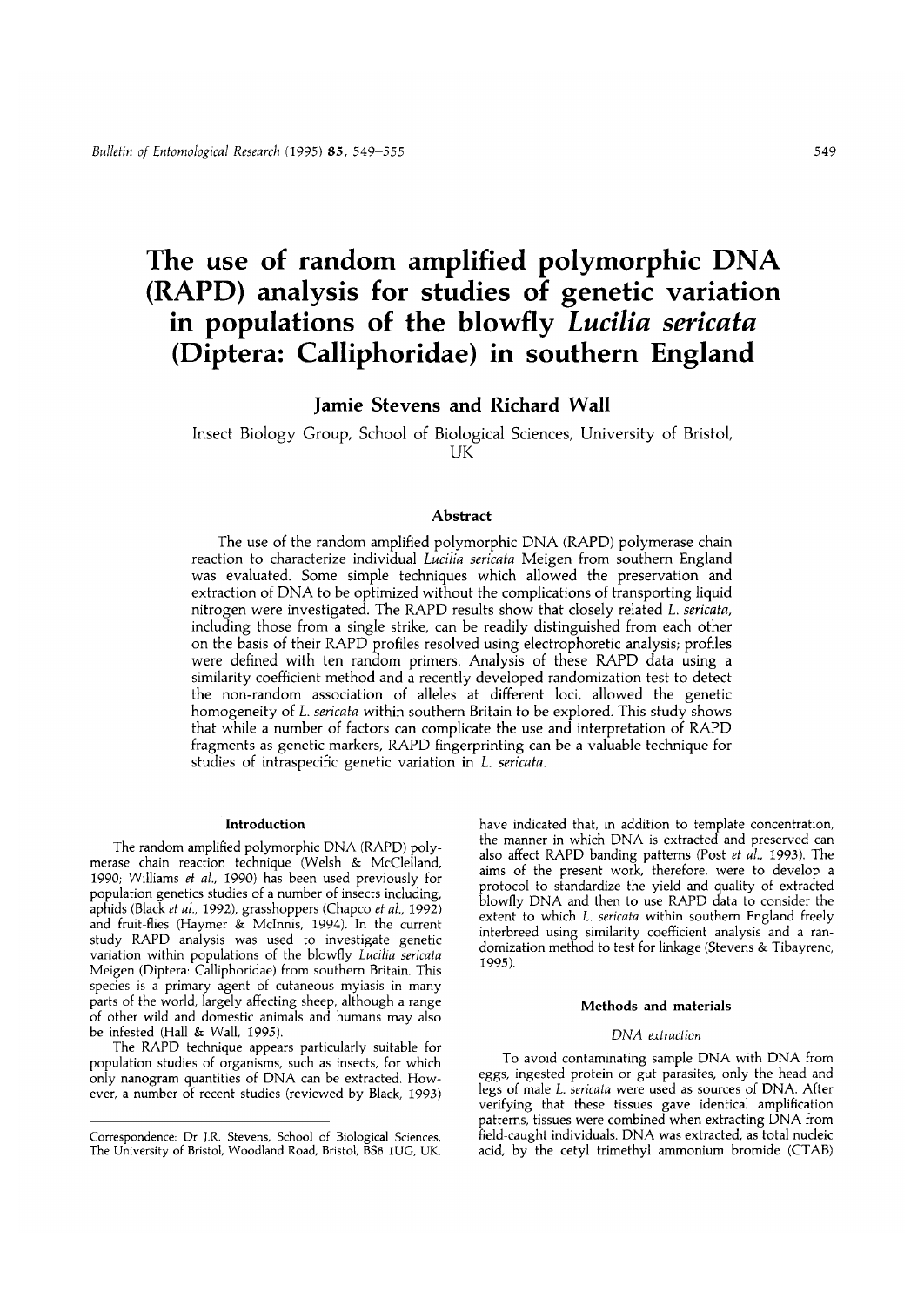method (see Towner, 1991) using 50  $\mu$ l CTAB per tissue and 100 µl for combined extractions for each individual. The quality of DNA yielded, the suitability of CTAB extraction for material rich in polysaccharides, and the small number of extraction steps required, make this method ideal for preparation of the small quantities of DNA present in chitinous insect tissues. Between 1000 and 4000 ng of DNA was obtained separately from the head and legs of individual *L. sericata,* effectively providing an independent control for each individual.

The yield and quality of DNA extracted from field caught *L. sericata* was assessed on a 1% tris-glacial acetic acid-EDTA (TAE) agarose gel prior to RAPD characterization. Samples  $(2 \mu)$  of total nucleic acid) were run against 10 *ill* of heat denatured (65 °C, 5 minutes) Lambda Hind III marker. The intensity of the upper band of high molecular weight in the sample DNA was then compared with the 4.36 kb marker band which contained approximately 0.1 *\ig* DNA; this allowed the DNA yield of each sample to be readily assessed. The discreteness of the high molecular weight band and the degree of streaking in each sample lane provided a measure of DNA quality; RNA appeared as an indiscrete broad band near the bottom of the gel.

Two simple preservation methods were evaluated as alternatives to the use of liquid nitrogen for the short-term storage of field collected material; methods were evaluated using male *L. sericata* from the University of Bristol colony. *Lucilia sericata* were stored for 8 weeks in 100% alcohol at 4°C, and over silica gel at ambient temperature; 8 weeks was considered to be the maximum length of time that collected *L. sericata* would remain stored prior to DNA extraction. Extracted nucleic acid samples were resuspended in 12 µl of tris-EDTA (TE) buffer. DNA concentration was determined by measuring UV absorption; quality was assessed on an agarose concentration gel. The suitability of 100% alcohol for preservation was further evaluated by storing *L. sericata* for 0, 2, 4, 6, and 8 weeks in 100% ethanol at 4°C. DNA

Table 1. Origin, codes and year of field collection of individual *Lucilia sericata horn* southern England.

| Fly                                                | Origin                                                                                        |
|----------------------------------------------------|-----------------------------------------------------------------------------------------------|
| CVL 22-2                                           | Hall Farm, Central Veterinary Laboratory,<br>Weybridge, Surrey 1992                           |
| CVL 28-1                                           | Grange Farm, Central Veterninary<br>Laboratory, Weybridge, Surrey, 1993                       |
| CVL 30-3                                           |                                                                                               |
| CVL 31-8                                           | $^{\prime\prime}$                                                                             |
| <b>UBC 1-13</b>                                    | University of Bristol colony, 1990                                                            |
| <b>UBC 1-15</b>                                    | $^{\prime\prime}$                                                                             |
| <b>UBC 1-17</b>                                    | $^{\prime\prime}$                                                                             |
| $WRN-1$                                            | Wrington, near Bristol, Avon, 1994                                                            |
| $LANG-1$                                           | Langford, near Bristol, Avon, 1994                                                            |
| LANG-2                                             | $^{\prime\prime}$                                                                             |
| LANG-3                                             | $^{\prime\prime}$                                                                             |
| LANG-4                                             | $^{\prime\prime}$                                                                             |
| LANG S1-A Ì<br>LANG S1-B<br>LANG S1-C<br>LANG S1-D | Flies collected as larvae from a single<br>sheep-strike<br>Langford, near Bristol, Avon, 1994 |

was diluted (1:100) and the concentration measured by examining UV absorbance using a spectrophotometer; measurements were taken at 260 nm (fig. 1). DNA quality was assessed by comparison with heat denatured Lambda Hind III marker on a 1% TAE concentration gel, which also provided a second alternative estimate of DNA yield.

## *RAPD analysis*

For the study of genetic variation, RAPD analysis of *L. sericata* was carried out; details of the individuals analysed are given in table 1. Four of these (CVL) came from colonies which had been maintained at the Central Veterinary Laboratory, one since July 1992 and the other three since July/September 1993. The CVL colonies originated from



Fig. 1. DNA yield (total nucleic acid) from groups of three *Lucilia sericata* at 0, 2, 4, 6 and 8 weeks of storage in 100% ethanol at 4°C. Concentrations (ng/ul resuspended DNA) calculated from UV absorption at 260 nm; extracted, precipitated pellets from the combined head and legs of each fly were resuspended in 12 ul of TE buffer. 95% confidence intervals around the mean are indicated by bars.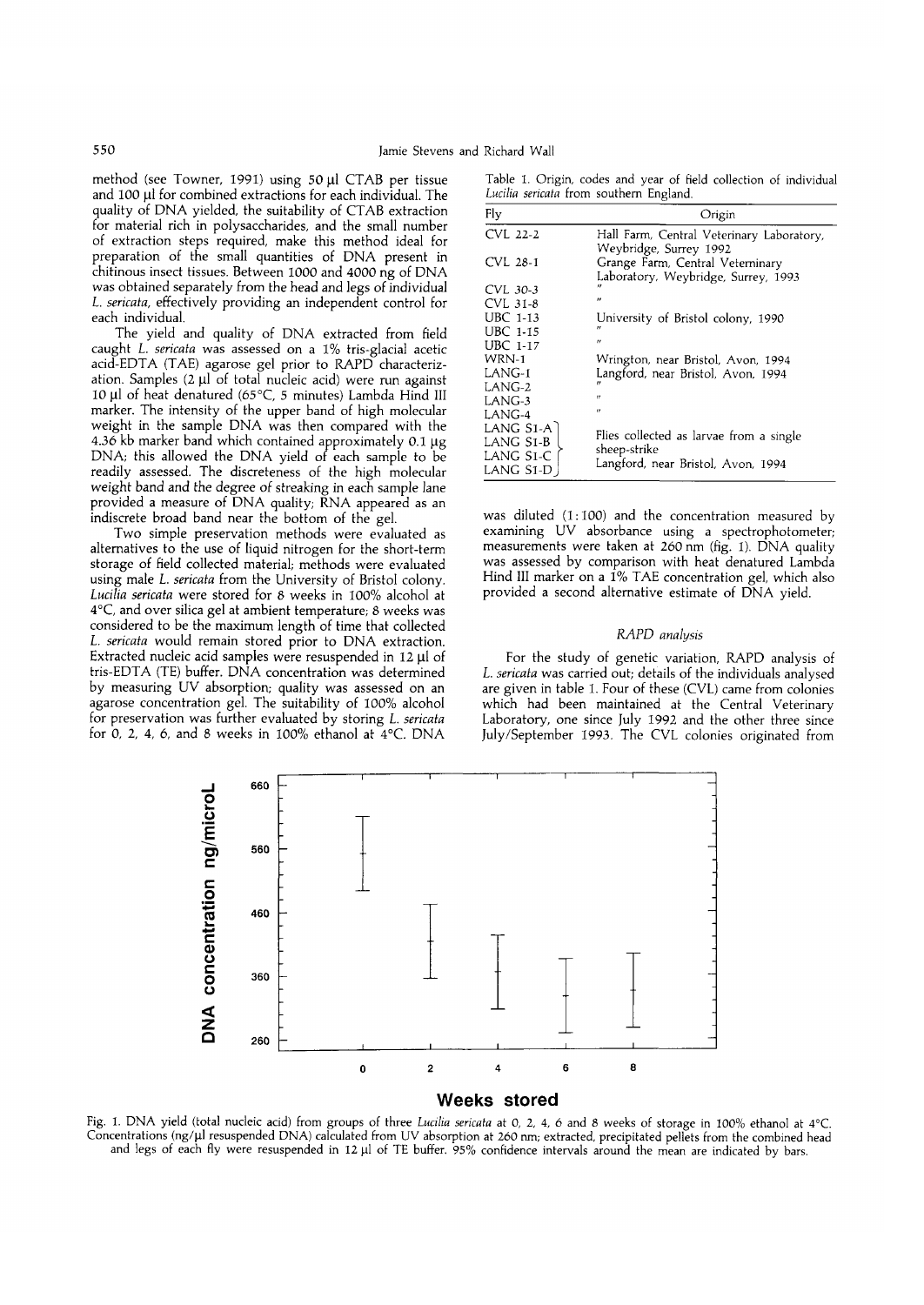larvae collected from four different sheep strikes from farms in the Weybridge area in Surrey. Three of the individuals used came from the Bristol University colony which originated from larvae removed from a single strike in the Weybridge area and which had subsequently been maintained at Bristol since 1991 (UBC). Five individuals were collected as adults from farms near the Bristol University Veterinary School in south-west England (LANG) and four were reared from larvae collected from a single sheep strike from a farm near Bristol (LANG Si).

RAPD analysis was performed according to the protocol of Williams *et al.* (1990) using SuperTaq *Taq* polymerase (HT Technology Ltd). Twenty 10-mer primers (Operon kit E; Operon Technologies, USA) were screened. All RAPD analyses were performed with a Hybaid TRl thermal cycler, placed in a constant temperature room (15°C) to eliminate potential differences in cooling rate. The resulting PCRamplified DNA fragments were separated in 1.4% TAE gels at 50 mA for 4 hours. Fragments were viewed under ultra-violet light after staining with ethidium bromide (10 minutes, 0.005% solution). Gels were photographed for scoring and numerical analysis. The presence of some faint bands complicated the scoring procedure and necessitated repeat amplification of certain samples; only bands reproducible between amplifications for each data set were scored (Graham *et al.,* 1994). RAPD patterns from ten primers (3, 4, 7, 8, 9, 11, 12, 14, 18, 19) proved suitable for inclusion in numerical analyses.

#### *Numerical analysis*

Analysis of variance, t-tests and a Tukey multiple range test were performed using Statgraphics V.5 (STSC Inc. USA).

Reproducible RAPD fragments detected by electrophoresis were scored for presence or absence, prior to the calculation of a phenetic distance measure based on Jaccard's method (1908). For RAPD data, where the total number of fragments is unknown, a similarity coefficient is preferred that does not allow the joint absence of a character to contribute to similarity (e.g. Jaccard's coefficient). For each RAPD pattern, each fragment was coded with a letter up to a maximum of 30 bands in the case of primer OPE-4; a maximum of 10 scorable bands were recorded for any one *L. sericata,* for any one primer. Similarity was calculated between each pair of *L. sericata* for each primer using the RAPD bands scorable in the two patterns for each primer in turn. A distance matrix (table 2) was produced using the program of Stevens & Cibulskis (1990). A dendrogram was derived from each matrix by the unweighted pair-group method using arithmetic averages (UPGMA), using SPSS/PC+.

The non-random association of alleles at different loci in *L. sericata* was studied using the method of Stevens & Tibayrenc (1995) to detect linkage disequilibrium. While the composition, in terms of alleles and loci, of individual RAPD genotypes remains unknown, such associations can provide evidence that gene flow is restricted in the population under study, whatever the reasons for this (Tibayrenc, in press). The test (see Stevens & Tibayrenc, 1995 for full details) is a generalized test for linkage independent of mating system or ploidy and suitable for use with RAPD data. In brief, the RAPD patterns observed for all primers are shared into two groups at random; a correlation coefficient (r) is then calculated between the two groups of distances for this, the observed arrangement of genotypes. Next, the genotypes (the RAPD patterns for each primer for each individual) are randomly reassorted, creating a 'new' set of individuals of randomly mixed genetic composition; this is repeated enough times to build up a randomized distribution of  $r$  values (e.g. 2000 times), a new  $r$  value being calculated for each reassortment. After the required number of random reassortments of the observed genotypes, a significance value can be attached to the observed correlation coefficient. The process is then repeated for the required number of random combinations of primers. In this study 20 combinations of primers were generated and 2000 random reassortments of each combination were run to construct each distribution of correlation coefficients.

#### **Results**

#### *DNA storage and extraction*

Combined head and leg tissues from *L. sericata* stored in 100% ethanol at 4°C yielded significantly more DNA (mean=335.0 ng/ul TE buffer, SD=13.2 ng/ul, n=3) after 8 weeks (t-test, 4 DF,  $P < 0.004$ ) than DNA stored over silica gel (mean=201.7 ng/ $\mu$ l TE buffer, SD=36.2 ng/ $\mu$ l, n=3). The yield of DNA from *L. sericata* stored for 0, 2, 4, 6 and 8 weeks in 100% ethanol at 4°C decreased significantly between 0 and 2 weeks in storage (fig. 1; ANOVA, F= 12.47,  $P < 0.001$ ; Tukey multiple range test,  $P < 0.05$ ). However, from 2 weeks onwards the change in yield did not alter significantly ( $P > 0.05$ ) and remained at approximately  $340$  ng DNA/ $\mu$ l TE buffer (fig. 1). The quality of DNA, as assessed on a 1% TAE gel, did not appear to be affected by storage in ethanol at 4°C for up to 8 weeks. In consequence, ethanol preservation was used for all field-collected *L. sericata* prior to extraction. Attempts to extract DNA from dried specimens and individuals preserved in lower concentrations of alcohol, proved unsatisfactory; similar findings have been reported for Simuliidae (Post *et al,* 1993).

#### *RAPD-PCR analysis*

Twenty random primers (Operon 10-mer Kit E) were screened; of these, ten produced discrete, scorable band patterns suitable for subsequent numerical analyses of genetic variation in *L. sericata* (e.g. primer, 14; fig. 2). Certain primers, e.g. OPE-2 and OPE-6, identified so much variation that they were of little use for broader numerical analyses. The reproducibility of results between *L. sericata* tissues (head and legs) was verified by RAPD analysis of DNA extracted separately from these two tissues. DNA from colony *L. sericata* was analysed using all OPE primers, except OPE-10 which did not amplify. In all instances RAPD fragment patterns for the two tissue types were identical within individuals. The effect of template DNA concentration on amplification pattern reproducibility was assessed at three concentrations. Amplification became inconsistent at or above 200 ng template DNA per reaction, and at or below 2 ng template DNA per reaction. Characterization reactions, therefore, were performed with a 20 ng template.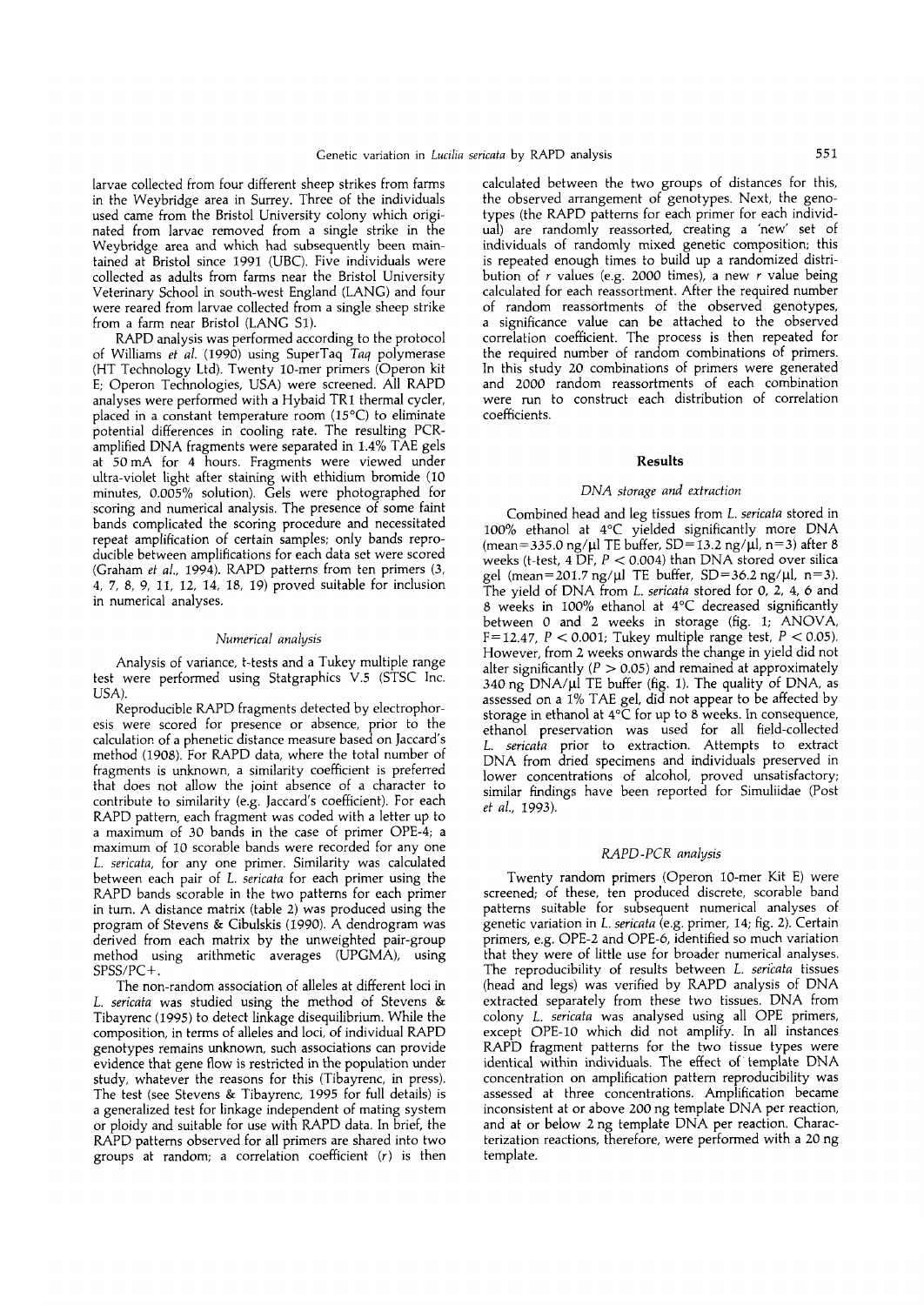| Table 2. Lower triangular similarity matrix computed using Jaccard's coefficient (1908). |                     |             |             |             |             |             |             |                                   |           |           |                   |           |              |              |              |                      |
|------------------------------------------------------------------------------------------|---------------------|-------------|-------------|-------------|-------------|-------------|-------------|-----------------------------------|-----------|-----------|-------------------|-----------|--------------|--------------|--------------|----------------------|
| 92/CVL 22-2                                                                              | 92/cvl 22-2<br>1.00 |             |             |             |             |             |             |                                   |           |           |                   |           |              |              |              |                      |
|                                                                                          |                     | 93/CVL 28-1 |             |             |             |             |             |                                   |           |           |                   |           |              |              |              |                      |
| 93/CVL 28-1                                                                              | 0.60                | 1.00        |             |             |             |             |             |                                   |           |           |                   |           |              |              |              |                      |
|                                                                                          |                     |             | 93/CVL 30-3 |             |             |             |             |                                   |           |           |                   |           |              |              |              |                      |
| 93/CVL 30-3                                                                              | 0.52                | 0.45        | 001         |             |             |             |             |                                   |           |           |                   |           |              |              |              |                      |
|                                                                                          |                     |             |             | 93/CVL 31-8 |             |             |             |                                   |           |           |                   |           |              |              |              |                      |
| 93/CVL 31-8                                                                              | 0.41                | 0.38        | 0.43        | 1.00        |             |             |             |                                   |           |           |                   |           |              |              |              |                      |
|                                                                                          |                     |             |             |             | 90/UBC 1-13 |             |             |                                   |           |           |                   |           |              |              |              |                      |
| 90/UBC 1-13                                                                              | 0.42                | 0.42        | 0.51        | 0.45        | 1.00        |             |             |                                   |           |           |                   |           |              |              |              |                      |
|                                                                                          |                     |             |             |             |             | 90/UBC 1-15 |             |                                   |           |           |                   |           |              |              |              |                      |
| 90/UBC 1-15                                                                              | 0.40                | 0.40        | 0.49        | 0.43        | 0.94        | 001         |             |                                   |           |           |                   |           |              |              |              |                      |
|                                                                                          |                     |             |             |             |             |             | 90/UBC 1-17 |                                   |           |           |                   |           |              |              |              |                      |
| 90/UBC 1-17                                                                              | 0.41                | 0.41        | 0.48        | 0.43        | 0.93        | 0.97        | 1.00        |                                   |           |           |                   |           |              |              |              |                      |
|                                                                                          |                     |             |             |             |             |             |             |                                   |           |           |                   |           |              |              |              |                      |
| 94/WRN-1                                                                                 | 0.38                | 0.32        | 0.45        | 0.43        | 0.44        | 0.42        | 0.41        | $94/\mathrm{WRN}\text{-}1\\ 1.00$ |           |           |                   |           |              |              |              |                      |
|                                                                                          |                     |             |             |             |             |             |             |                                   | 94/LANG-1 |           |                   |           |              |              |              |                      |
| 94/LANG-1                                                                                | 0.42                | 0.33        | 0.39        | 0.44        | 0.40        | 0.43        | 0.42        | 0.44                              | 1.00      |           |                   |           |              |              |              |                      |
|                                                                                          |                     |             |             |             |             |             |             |                                   |           | 94/LANG-2 |                   |           |              |              |              |                      |
| 94/LANG-2                                                                                | 0.41                | 0.38        | 0.45        | 0.45        | 0.46        | 0.48        | 0.50        | 0.47                              | 0.43      | 1.00      |                   |           |              |              |              |                      |
|                                                                                          |                     |             |             |             |             |             |             |                                   |           |           |                   |           |              |              |              |                      |
| 94/LANG-3                                                                                | 0.47                | 0.48        | 0.46        | 0.47        | 0.46        | 0.47        | 0.48        | 0.43                              | 0.50      | 0.49      | 94/LANG-3<br>1.00 |           |              |              |              |                      |
|                                                                                          |                     |             |             |             |             |             |             |                                   |           |           |                   | 94/LANG-4 |              |              |              |                      |
| 94/LANG-4                                                                                | 0.41                | 0.44        | 0.42        | 0.38        | 0.50        | 0.48        | 0.49        | 0.54                              | 0.44      | 0.57      | 0.53              | 1.00      |              |              |              |                      |
|                                                                                          |                     |             |             |             |             |             |             |                                   |           |           |                   |           | 94/LANG S1-A |              |              |                      |
| 94/LANG S1-A                                                                             | 0.50                | 0.49        | 0.43        | 0.49        | 0.48        | 0.47        | 0.48        | 0.44                              | 0.57      | 0.53      | 0.65              | 0.50      | 1.00         |              |              |                      |
|                                                                                          |                     |             |             |             |             |             |             |                                   |           |           |                   |           |              | 94/LANG S1-B |              |                      |
| 94/LANG S1-B                                                                             | 0.44                | 0.50        | 0.43        | 0.44        | 0.47        | 0.45        | 0.47        | 0.45                              | 0.45      | 0.52      | 0.53              | 0.62      | 0.60         | 1.00         |              |                      |
|                                                                                          |                     |             |             |             |             |             |             |                                   |           |           |                   |           |              |              | 94/LANG S1-C |                      |
| 94/LANG S1-C                                                                             | 0.47                | 0.47        | 0.47        | 0.50        | 0.49        | 0.48        | 0.50        | 0.50                              | 0.53      | 0.61      | 0.59              | 0.60      | 0.70         | 0.67         | 1.00         |                      |
| 94/LANG S1-D                                                                             | 0.44                | 0.47        | 0.45        | 0.51        | 0.50        | 0.49        | 0.51        | 0.53                              | 0.52      | 0.65      | 0.59              | 0.59      | 068          | 0.67         | 0.87         | 94/LANG S1-D<br>1.00 |

| .<br>Eth      |
|---------------|
|               |
|               |
|               |
|               |
|               |
|               |
|               |
|               |
|               |
|               |
|               |
|               |
| matrix.       |
|               |
|               |
|               |
|               |
|               |
|               |
|               |
| .<br>.<br>.   |
|               |
|               |
|               |
| ĺ             |
|               |
|               |
| <b>CHILL</b>  |
|               |
|               |
|               |
|               |
| $\frac{1}{2}$ |
|               |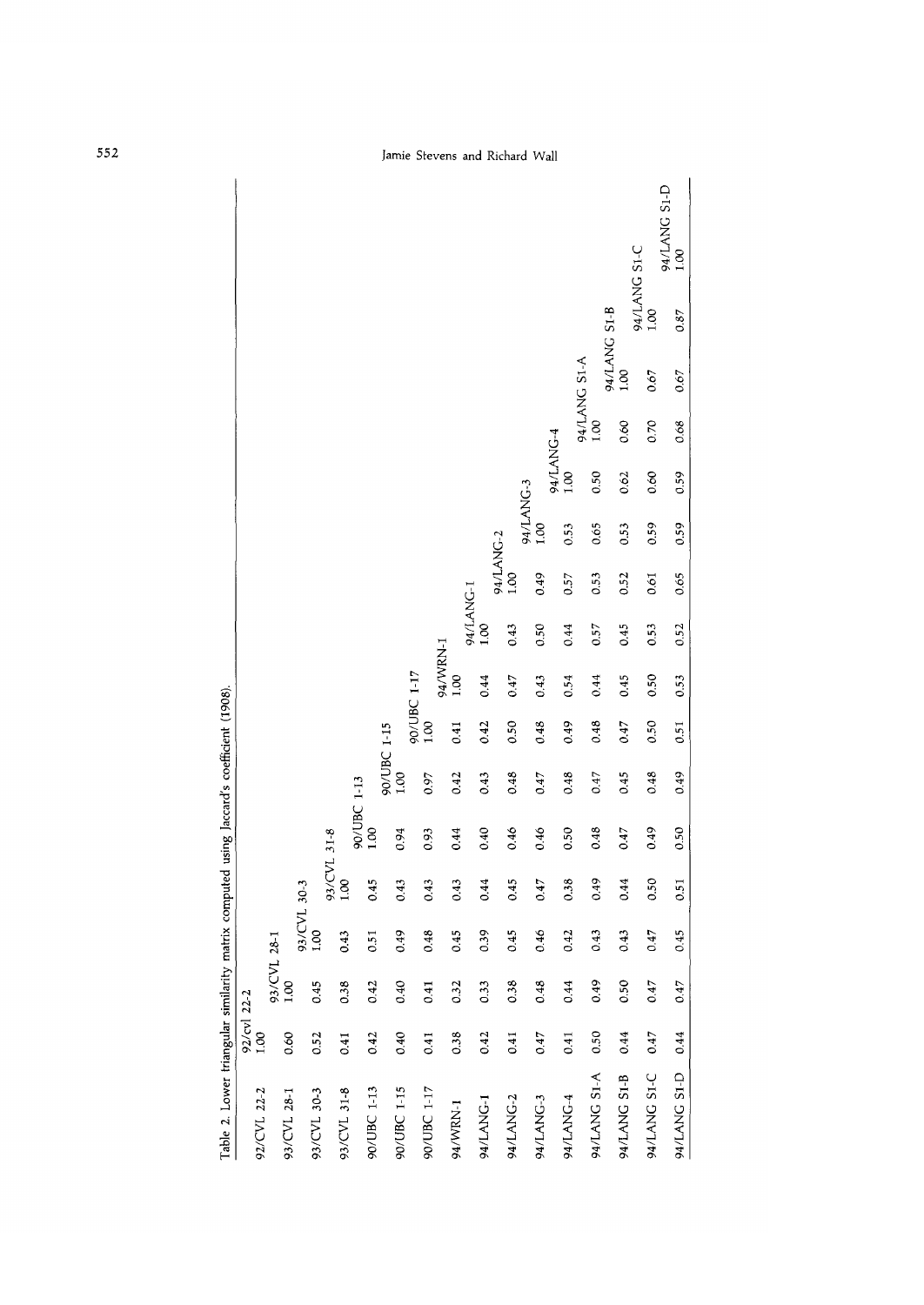

## **1 2 3 4 5 6 7 8 9 10 11 12**

Fig. 2. RAPD fragment patterns for *Lucilia sericata* using primer OPE-14, lanes 3-11. 100 base-pair marker, lanes 1 and 12; PCR negative control, lane 2.

## *Numerical analysis*

All *L. sericata* showed distinct RAPD electrophoretic types using the ten primers. The three individuals from the Bristol University colony (UBC 1-13, UBC 1-15 and UBC 1-17) were identical by six primers while, overall, numerical analysis of the RAPD fragments showed them to be more than 93% similar (fig. 3).

The four individuals derived from a single strike (fig. 3, LANG Sl-A, B, C, D) were grouped together, somewhat less tightly, at the 64% level. However, two of these (LANG Sl-C and D) were identical by five primers and 88% similar overall (fig. 3). *Lucilia sericata* from three of the four CVL strikes (CVL 22-2, CVL 28-1 and CVL 30-3) group together at the  $48\%$  similarity level, while the fourth (CVL 31-8) is 46% similar to other wild *L. sericata* from the Bristol area. Indeed, all wild caught *L. sericata* and those from three of the CVL strikes are only 46-58% similar.

Further analysis of the RAPD data were performed using a randomization method to detect linkage disequilibrium, where such linkage, being due to non-random associations between alleles at different loci, can be interpreted as a measure to which gene flow in the population under study is restricted; such evidence can provide an indication of barriers to gene flow in the population. Analysis of RAPD data for all *L. sericata* showed extreme linkage in all 20 combinations  $(P < 0.001)$ . However, removal of any two of the three *L. sericata* from the same inbred Bristol colony (UBC 1-13, 15 or 17) reduced the number of combinations of primers which exhibited significant departures ( $P < 0.01$ ) from random mixing to 2 out of



Fig. 3. Dendrogram of relationships between *Lucilia sericata* from southern England based on RAPD fragment pattern analysis. Similarity values calculated using the jaccard coefficient; UPGMA clustering.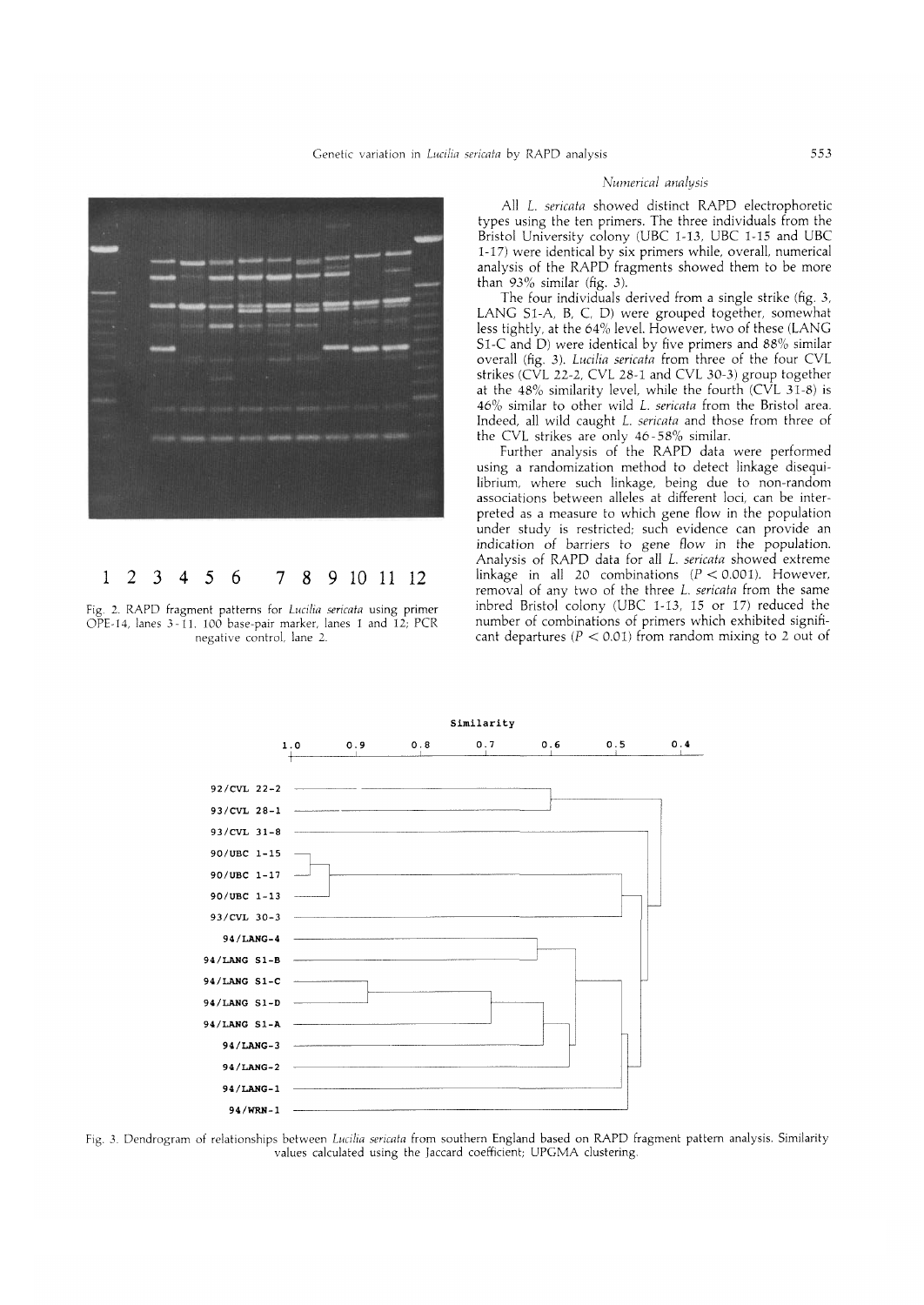20. Finally, removal of either one of the two *L. sericaka* reared from larvae removed from a sheep-strike, and which are presumed to have come from the same oviposition, leaves a data set composed of unrelated blowflies which exhibit only zero (LANG S1-C removed) or one (LANG S1-D removed) significant departures  $(P < 0.01)$  from random mixing out of 20 combinations of the primers.

## **Discussion**

In this study, the use of RAPD analysis has allowed individual *L. sericata* to be characterized on the basis of their distinct electrophoretic types permitting closely related individuals, including those from a single strike, to be readily distinguished from each other. Analysis of these RAPE) data using suitable numerical methods has provided an indication of the genetic homogeneity of *L. sericata* within southern Britain. Thus, although still much in debate (Black, 1993), RAPD fingerprinting does appear to be valuable for population studies (Hadrys et al., 1992).

Nevertheless, in common with a number of recent studies (Levi *et al.,* 1993; Smith *et al.,* 1994) the present work indicates that while RAPD fragments are useful as genetic markers, a number of factors can complicate their use and interpretation, e.g. DNA quality, primer sensitivity and co-migration of non-homologous fragments. Problems of template quality and concentration were overcome by use of the cold ethanol preservation technique and the extraction protocol described. However, the over-sensitivity of those primers which identified so much variation between closely related *L. sericata* that they were of no use for broader numerical studies was of particular concern; each unusable primer reduced the number of available markers. In view, however, of the high degree of variability associated with the extremely  $A+T$  rich non-conserved, repetitive regions found in the genome of many insects (Meyer, 1994), it is perhaps to be expected that primers annealing in or around such regions will produce a large number of possibly similarly sized amplification products of uncertain homology. The use of such primers is thus to be avoided and a broad preliminary screening of primers is essential for each new taxonomic group to be studied. Consequently, the genetic variation described in this study is, and should be regarded as, intraspecific, particularly in view of the findings of Black (1993) and Smith *et al.* (1994) concerning the co-migration of non-homologous fragments. Nevertheless, recent work by the authors of this paper (Stevens & Wall, unpublished data) suggests that certain random primers will also be suitable for studies of interspecific variation, at least between closely related species, e.g. *L. sericata* and *L. cuprina* (Wiedemann) (Stevens & Wall, in press).

Male *L. sericata* only were characterized in this study. This avoided contamination of adult DNA with DNA from eggs and reduced the possibility of contamination from ingested protein since, unlike females, males do not require a proteinaceous meal prior to reproduction. While the use of males alone could have limited the degree of genetic variation observed, work by Foster *et al.* (1980) indicates that more than 95% of the genetically variant loci detected in *Lucilia cuprina dorsalis* Robineau-Desvoidy are autosomal. Hence, any study of one or other sex still has the potential to cover the significantly major proportion of all genetic variation.

RAPD polymorphisms serve as dominant genetic markers which are inherited in a Mendelian fashion (Williams

*et al,* 1990) and heterozygotes are not normally detectable; results are not readily usable for the calculation of Hardy-Weinberg gene frequencies or Nei's standard genetic distance (Lynch & Milligan, 1994). Consequently, in the current study, RAPD polymorphisms were analysed with a phenetic distance measure (Jaccard's coefficient) from which a dendrogram was constructed, providing an indication of the base line diversity present within *L. sericata* in southern England. Thus, the high degree of relatedness observed between inbred colony flies (UBC 1-13, 1-15, 1-17) in comparison with that detected among the other samples, appears logical since they had been reared through  $75 - 100$  generations, indicating the extent to which genetic variation may be lost over time due to inbreeding.

Similarly, a high degree of similarity was detected between two of the *L. sericata* derived from a single strike (LANG Sl-C and Sl-D). Given the lower levels of similarity between these and other presumably unrelated *L. sericata* from the same area (between 48-69%), it seems probable that these two may have come from the same oviposition, while the others analysed from the strike did not. Notably, the wound from which these individuals originated was a breech strike of over 1000 larvae, the result of oviposition by several female *L. sericata* (N.P. French, pers. comm.). Such a result indicates the potential use of RAPD analysis in determining the number of female blowflies contributing to a strike.

In conclusion, this study demonstrates that despite certain limitations RAPD analysis is of value for studies of intraspecific genetic variation and is capable of elucidating relationships between even closely related populations of *L. sericata.* In particular, analysis of the data with novel numerical methods allows investigation of results beyond the purely descriptive level presented in many RAPD studies. The approximately equal levels of genetic similarity identified by RAPD analysis between *L. sericata* originating from around Bristol and Weybridge, and the results of the limited tests for linkage disequilibrium, provide no evidence of genetic barriers between these two groups of flies, suggesting that *L. sericata* in southern England form a more or less freely mixed population. The methods described in this paper will be used in future work for wider studies of global genetic variation in *L. sericata;* such information may help provide an insight into the causes of reported geographic differences in behaviour between populations of I. *sericata* (Cragg & Cole, 1956; Liebisch *et al.,* 1983) with respect to blowfly strike of sheep (Hall & Wall, 1995).

#### **Acknowledgements**

Financial support from the Wellcome Trust (Grant No. 037252/Z/92/Z/1.5/PMC) and a Royal Society University Research Fellowship to R. Wall are gratefully acknowledged. We thank C. Lazarus, E. Oakeley, H. Macdonald, and W.C. Gibson for help and advice in the laboratory, and N.P. French for supplying larvae from a case of strike.

#### **References**

- **Black, W.C. IV** (1993) PCR with arbitrary primers: approach with care. *Insect Molecular Biology 2,* 1-6.
- **Black, W.C. IV, DuTeau, N.M., Puterka, G.J., Nechols, J.R. & Pettorini, J.M.** (1992) Use of the random amplified